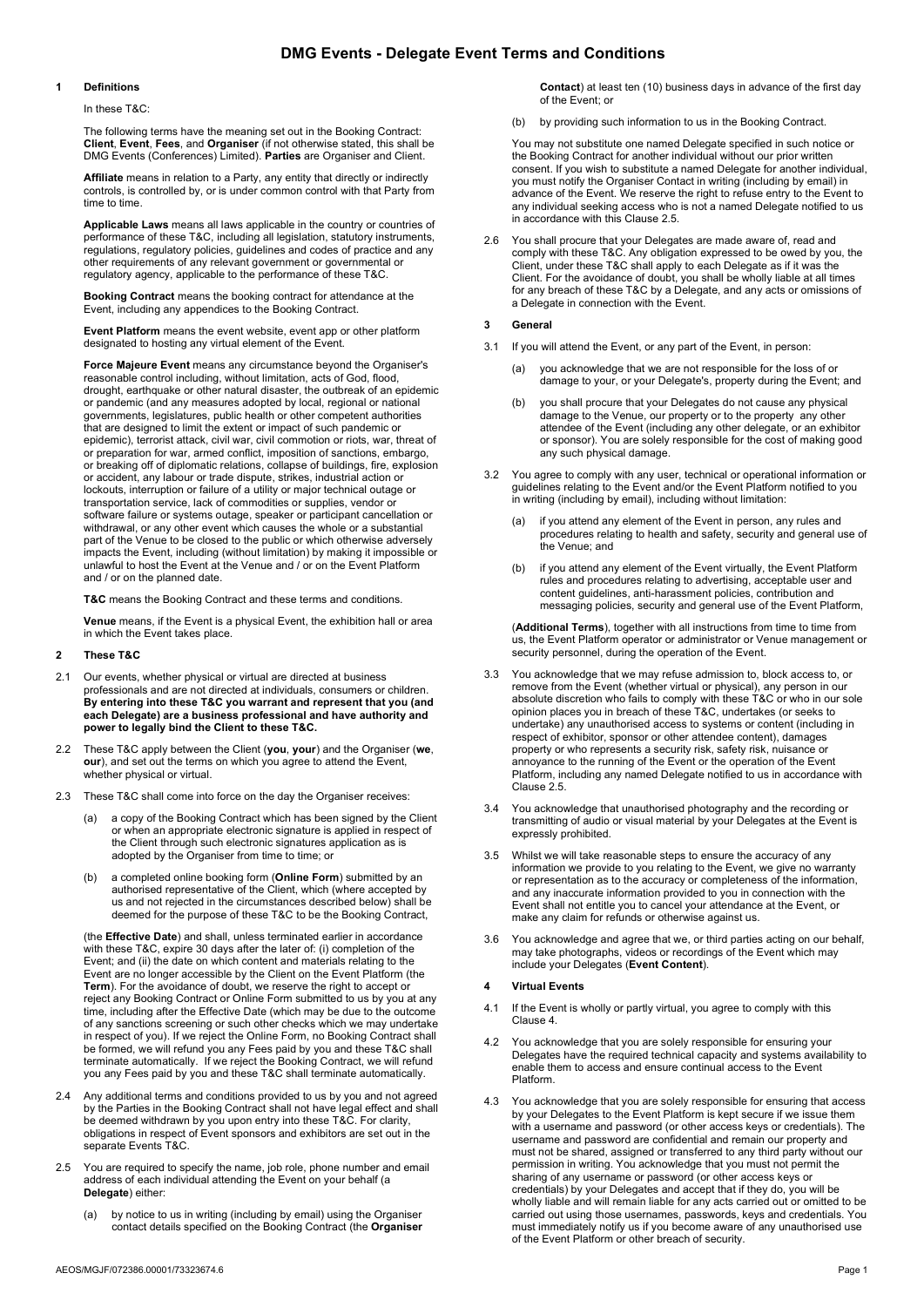- 4.4 You are responsible for ensuring that your Delegates do not interfere with or cause damage to the Event Platform, including but not limited to attempting to circumvent security, hack into or otherwise disrupt or corrupt any computer system, server, website, router or other device, whether knowingly or recklessly. You are responsible for the cost of making good any such damage, whether caused by your Delegates or any third parties engaged on your behalf.
- 4.5 You shall ensure that your Delegates do not procure or transmit the sending of any unauthorised or unsolicited advertising or promotional content or material through the Event Platform that has not been preagreed in writing (including by email) by us.
- 4.6 We reserve the right to monitor and moderate the Event Platform (including UGC, defined below in Clause 4.9) but you acknowledge that we are under no obligation to monitor, moderate or otherwise oversee the Event Platform.
- 4.7 You acknowledge and agree that the Event Platform is provided "as is" and that we cannot guarantee that the Event Platform will operate continuously, without interruption, securely or without errors and we will not be held liable for any temporary unavailability or disruption to the Event Platform.
- 4.8 You acknowledge that we do not endorse or accept responsibility for any content or use of the Event Platform, or any goods or services identified, described or advertised on the Event Platform and we are not responsible for ensuring that the Event Platform or any information on it or relating to it is accurate or kept up to date.
- 4.9 You acknowledge that certain functionality made available on the Event Platform (for example chat functionality, collaboration tools and content generation tools) may enable Delegates to generate content (UGC) and you accept that UGC may be embedded and / or incorporated into the Event Materials (defined in Clause 5.2(a) below), Event Content and/or the Event Platform and that we shall have a right to continue to use UGC in connection with future events or in connection with our other business purposes, or those of our Affiliates as provided in Clause 5.7. You shall not, and shall procure that your Delegates shall not, generate any UGC on the Event Platform which infringes the intellectual property rights of any third party or which is obscene, unprofessional or unlawful.

#### 5 Intellectual property rights

5.1 In this Clause:

Speaker Content means any material, information, data or content (in each case, whether digital or hard copy), including any photograph, video or audio recording, generated or produced by the Client or its Delegate(s) and provided or made available to the Organiser by a Client or its Delegate(s) pursuant to the Delegate(s) delivering a presentation or participating in a panel discussion at the Event.

Client Background IPR means all intellectual property rights owned or created by the Client (or on the Client's behalf):

- (a) prior to the Effective Date; or
- (b) during the Term, independently from the performance of the Client's obligations or exercise of its rights under these T&C.
- 5.2 You acknowledge that we own, or shall be deemed to own:
	- (a) all intellectual property rights in the information or materials (whether digital or hard copy) provided to you or your Delegates in connection with the Event (excluding Speaker Content) (Event Materials);
	- (b) any intellectual property rights generated or developed in connection with the Event or otherwise pursuant to these T&C, including all intellectual property rights in UGC and Event Content, but excluding Speaker Content; and
	- (c) to the extent applicable, all intellectual property rights in the Event Platform,

(Organiser IPR) and you shall not have any rights in respect of Organiser IPR other than as those granted pursuant to Clause 5.4.

- You agree to assign to us (or on request, to the relevant rights holder) with full title guarantee all legal and beneficial title and interest that you or your Delegate may have in or in relation to any Organiser IPR from the date of its creation, whether in existence now or created in the future throughout the world for the full duration of the Organiser IPR (including any renewals or extensions thereof) together with the right to claim damages for past infringement of or other unlawful use(s) of such. You shall also ensure that all moral rights in any such Organiser IPR assigned to us are waived unconditionally and irrevocably and are not asserted, and shall procure such additional assistance and other steps as may be necessary from your Delegates and other representatives to ensure that such intellectual property rights vest in us as provided for in Clause 5.2.
- 5.4 To the extent that we own the relevant intellectual property rights, we hereby grant (or shall procure the grant) to you for the Term a nonexclusive, non-transferable, non-sublicensable, revocable and royalty-free licence to use the Organiser IPR solely to the extent necessary for you to participate in the Event and, if applicable, use the Event Platform as contemplated by these T&C. You acknowledge that all Event Materials are strictly confidential and you shall ensure that your Delegates do not copy or share any Event Materials with any third party for any purpose.
- 5.5 If any of your Delegates generate or produce Speaker Content:
	- you hereby grant to us, and if necessary procure the grant of, an irrevocable, non-exclusive, freely-transferable, worldwide and royalty-free licence (with the right to freely sub-license) to use, copy, distribute, disclose to third parties, reproduce (including, for the avoidance of doubt in any advertising or promotional material relating to the Event or in connection with any other events held by us), adapt, translate or modify all intellectual property rights in and to Speaker Content (including to any Client Background IPR incorporated or embedded in Speaker Content), for our and our Affiliates' business purposes for as long as such intellectual property rights subsist (and this licence shall survive termination of these T&C):
	- (b) you warrant that the Speaker Content will not infringe the copyright or any other right of any third party or breach any contract or duty of confidence, data protection law or the Official Secrets Act or other legislation relating to national security, or be inappropriate, obscene, defamatory or otherwise unlawful; and
	- you shall ensure that all moral rights and performers' rights in any such Speaker Content arising under the UK Copyright, Designs and Patents Act 1988 or similar rights arising under the laws of any jurisdiction are waived unconditionally and irrevocably and are not asserted.
- 5.6 To the extent any Client Background IPR is incorporated or embedded in UGC (or is otherwise incorporated or embedded in the Event Platform) you hereby grant (or shall procure the grant) to us a perpetual, nonexclusive, freely-transferable, worldwide and royalty-free licence (with the right to freely sub-license) solely to use such Client Background IPR within the UGC for our and our Affiliates' business purposes (and this licence shall survive termination of these T&C).
- 5.7 Any posts, messages or other materials, information or data supplied or uploaded on the Event Platform or other UGC will be considered nonconfidential and we have the right to use, copy, distribute and disclose such UGC to third parties for any purpose.
- 5.8 If the Event is wholly or partly virtual, you shall ensure that your Delegates do not download, store, reproduce, transmit, display, copy, distribute, exploit or use the Event Platform and/or any contribution contained in the Event Platform and/or any Event Materials for your or their own commercial gain, use the Event Platform and/or any contribution and/or any Event Materials in any manner other than in compliance with these T&C, or infringe our intellectual property rights or those of any third party in relation to your Delegate's use of the Event Platform and/or any content and/or any Event Materials.

# 6 Data protection

We will only use your Delegate's personal data in accordance with our privacy policy. You will ensure that each Delegate has read this privacy policy - details of this are available at www.dmgevents.com/privacypolicy/.

#### 7 Fees and payment

- 7.1 You will pay us the Fees on the terms specified in the Booking Contract. All Fees are exclusive of applicable taxes (e.g. VAT or sales tax) and you shall pay a sum equal to the amount of VAT, sales or such equivalent tax chargeable, in addition to the Fees.
- 7.2 You shall make all payments of the Fees to the Organiser without any deduction or withholding for or on account of tax (a Tax Deduction), unless a Tax Deduction is required by law. If a Tax Deduction is required by law to be made by you, the amount of Fees due from you shall be increased to an amount which (after making any Tax Deduction) leaves an amount equal to the Fees which would have been due if no Tax Deduction had been required.
- 7.3 We reserve the right to change the price of the Event at any time, but such changes will not affect the Fees agreed in a Booking Contract. All discounts can only be applied at the time of registration for the Event and discounts cannot be combined. All discounts are subject to our approval and, to the extent applicable, shall be reflected in the Booking Contract. Discounts for group registrations are only valid for the number of Delegates specified on the Booking Contract. If the number of Delegates that actually attend the Event is (for any reason) less than the number specified in the Booking Contract, then we may (in our sole discretion) change the Fees payable by you to reflect the number of Delegates that actually attend the Event in line with our published prices then in force. For the avoidance of doubt, we shall not at any time during the Term, accept any request to apply discounts or promotions on the amount of Fees stated in the Booking Contract retrospectively, whether or not you have already paid the Fees.
- 7.4 In the event you fail to pay any part of the Fees by the relevant due date specified in the Booking Contract, we may (without prejudice to any other rights we may have):
	- (a) charge you interest on any amounts which are due and unpaid, at a rate per year of 2% above the then current Barclays Bank plc's base rate, calculated daily from the due date until the date of payment; and/or
	- (b) require such payment as a condition of your Delegate's entry to the Event or refuse their entry to, or block them from accessing, the Event (whether physical or virtual).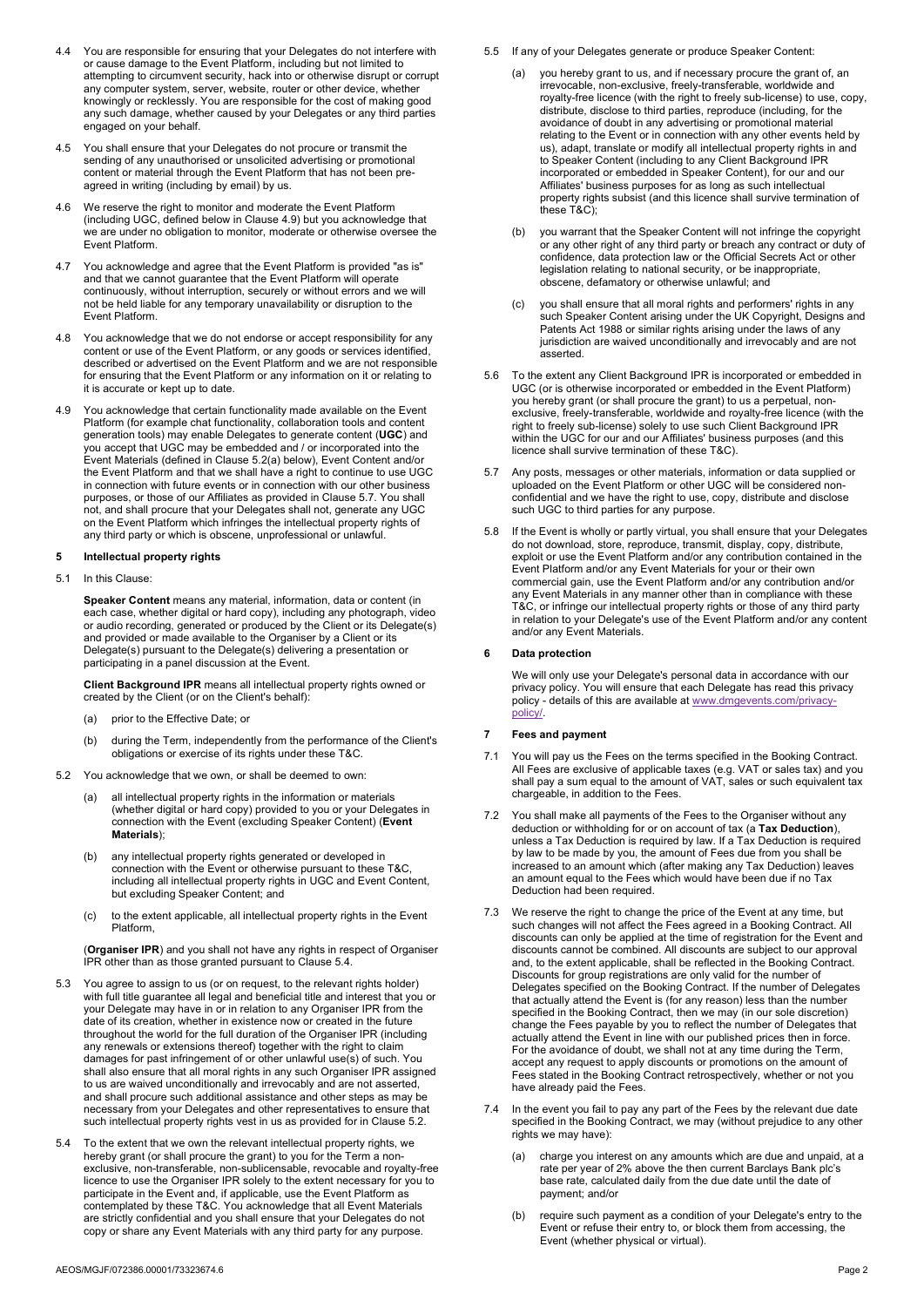For the avoidance of doubt, if you do not pay the full amount of the Fees by the relevant due date and as a result your Delegate is refused entry to the Event pursuant to sub-clause (b) above, we will not refund you for any proportion of the Fees already paid, and the balance of your Fees will remain due and payable (with interest accruing on such amount until the date of payment).

### 8 Changes to the Event

We reserve the right, in our sole discretion, to change the format, content or timing of the Event programme, the identity of any speakers or exhibitors, the hosting medium, virtual location or Venue for any reason and without liability to you, provided that the Event, as altered, is similar to the Event as originally advertised. For the avoidance of doubt, in these circumstances, the Fees shall remain payable in full to the extent not already paid, and we will not refund you for any proportion of the Fees or otherwise be held liable for any other costs or expenses incurred by you in connection with the Event.

# **Cancellation by the Client**

You must give the Organiser Contact prior written notice (including by email) if you wish to cancel your registration to attend the Event (Client Cancellation Notice). Depending on the date of our receipt of the Client Cancellation Notice, and provided you have not already paid the relevant Fees pursuant to Clause 7, you must pay to us a charge equal to the amount of Fees due and payable by you as at the date of receipt of the Client Cancellation Notice (and for the avoidance of doubt any amounts paid prior to such date, such as any deposit or pre-paid charges, shall not be refundable).

# 10 Postponement or cancellation by the Organiser

- 10.1 If the Event is wholly virtual:
	- (a) we reserve the right to postpone the Event pursuant to Clause 10.2(b) or cancel the Event at any time during the Term and will provide you with notice of any such postponement or cancellation in writing (including by email) as soon as is reasonably practicable in advance of the Event.
	- (b) we may postpone the Event provided that the Event takes place within the period of six (6) months following the original Event date. For the avoidance of doubt, any postponement by us pursuant to this Clause 10.1 shall not entitle you to cancel your participation in the Event, or make any claim for refunds or otherwise against us.
	- (c) if we cancel the Event pursuant to this Clause 10.1, we shall issue you with a full refund or a credit note to the value of all Fees paid by you. You acknowledge that such refund or a credit note is your exclusive remedy in the event of cancellation by us.
- 10.2 If you will attend the Event, or any part of the Event, in person:
	- we reserve the right to postpone or cancel the Event pursuant to this Clause 10.2 at any time and for any reason during the Term and will provide you with notice of any such postponement or cancellation in writing (including by email) as soon as is reasonably practicable in advance of the Event.
	- (b) if we:
		- (i) postpone the Event (you shall respond to us as soon as reasonably practicable following receipt of such postponement notice) and you can no longer attend the postponed Event, we will issue you with a credit note to the value of all Fees paid by you; or
		- (ii) cancel the Event, we will issue you with a full refund of all Fees paid by you.

You acknowledge that the remedies described in this Clause 10.2(b) are your exclusive remedies in the event of postponement or cancellation by us, and (to the maximum extent permitted by Applicable Laws) in no event will we be liable for any loss, delay, damage or other liability incurred by you in connection with our postponement or cancellation of the Event, howsoever arising, including but not limited to your accommodation and travel costs.

# 11 Force Majeure Events

- 11.1 We shall not be in breach of these T&C nor liable for any delay in performing, or failure to perform, any of our obligations under these T&C if such delay or failure results from a Force Majeure Event. In such circumstances, we will use our reasonable endeavours to notify you of the relevant circumstances and likely duration and consequences of the Force Majeure Event as soon as reasonably practicable. Without prejudice to Clause 11.2, the time in which we are required to perform these T&C shall be extended by a period equivalent to the period during which performance of our obligation has been delayed or failed to be performed.
- 11.2 If a Force Majeure Event occurs (or in our opinion, acting in good faith, is likely to occur) and results (or is likely to result) in the Event being unable to take place as contemplated by these T&C, we may, in our sole discretion:
	- (a) change the timing, date, Venue, virtual location or hosting medium of the Event or the Event Platform, provided that the Event, as altered, is similar to the Event as originally advertised. For the avoidance of doubt, if we exercise our right to change the Event

(b) cancel the Event, in which case we will issue you with a full refund, or a credit note to the value of all Fees paid by you. You acknowledge that such refund or a credit note is your exclusive remedy in the event of cancellation by us, and in no event shall we be liable for any loss, delay, damage or other liability incurred by you in connection with our cancellation of the Event, howsoever arising, including but not limited to your accommodation and travel costs.

# 12 Indemnity

You indemnify us and each of our Affiliates against all liabilities, costs, expenses, damages and losses, whatsoever and howsoever arising, whether in contract, tort or otherwise, directly or indirectly, suffered or incurred by us or any of our Affiliates in connection with:

- (a) any breach by a Delegate of Clause 3.1(b);
- (b) any claim made by a third party against us or any of our Affiliates for actual or alleged infringement of a third party's intellectual property rights (including, for clarity, any rights in know-how) arising out of or in connection with your or your Delegate's performance of your obligations or exercise of your rights under these T&C (save to the extent caused by a breach of these T&C by us);
- (c) any unauthorised use of the Event Platform; and
- (d) any claim otherwise made against us or any of our Affiliates by a third party arising out of or in connection with the performance of your obligations or exercise of your rights under these T&C (save to the extent caused by a breach of these T&C by us).

# 13 Limitation of liability

- 13.1 Subject to Clause 13.2:
	- (a) our total, aggregate liability whether arising in contract, tort (including negligence), misrepresentation, restitution or otherwise under or in connection with these T&C shall be limited to 100% of the Fees paid by you; and
	- (b) we shall not be liable to you for any (i) loss of profits, loss of sales or business, loss of agreements or contracts or loss of anticipated savings (whether directly or indirectly arising); loss of or damage to goodwill or reputation (whether directly or indirectly arising); or (iii) any indirect or consequential loss.
- 13.2 Notwithstanding any provision to the contrary, nothing in these T&C shall exclude or limit our liability for death or personal injury caused by our negligence or for fraud or for any liability that may not be limited or excluded by Applicable Laws.
- 13.3 All warranties, conditions and other terms implied by law are, to the fullest extent permitted by Applicable Laws, excluded from these T&C. In particular we give no warranty, representation or other assurance in relation to: (a) the presence or location of any exhibitor, sponsor or attendee; (b) the number or mix of exhibitors, sponsors or attendees; and/or (c) the results or benefits (commercial or otherwise) that may be associated with being an attendee in respect of the Event.
- 13.4 If the Event is virtual or partly virtual, notwithstanding any other provision of these T&C, to the maximum extent permitted by Applicable Laws, we shall not be liable for:
	- (a) any loss or damage due to temporary unavailability of the Event Platform as per Clause 4.7;
	- (b) any loss or damage caused by any content on the Event Platform (including content available to download or from third party links);
	- (c) libellous or unlawful postings made on the Event Platform; or
	- (d) any postings on the Event Platform which infringe the intellectual property rights of others.

### 14 Insurance

- 14.1 You shall be responsible for arranging and maintaining your own insurance against all relevant risks and in respect of all of your obligations under these T&C, for the duration of the Term.
- 14.2 You shall promptly produce, upon our request, evidence of the insurance cover required by Clause 14.1.

## 15 Termination of these T&C

- 15.1 Without prejudice to our other rights and remedies under these T&C, we can immediately terminate these T&C by issuing written notice to you if:
	- (a) you or any of your Delegates commit a material breach of your obligations under these T&C (including failure to pay any part of the Fees in accordance with Clause 7), provided you have not remedied such breach (if capable of remedy) within seven (7) days of being required to do so by written notice;